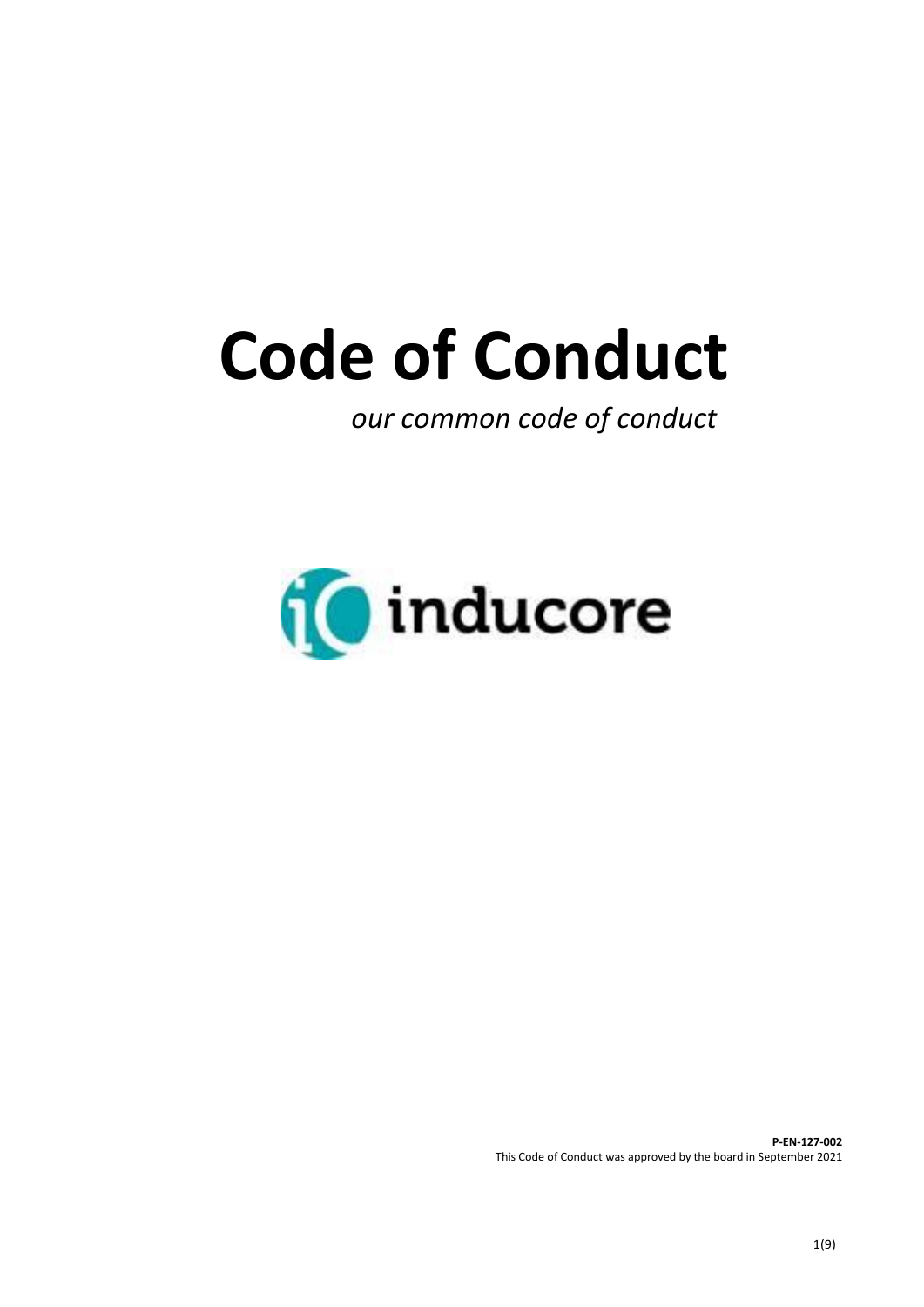







## **CONTENTS**

#### **Our responsibility as an industrial group .......................... 3**

**INTRODUCTION................................................................ 4** Why do we have a Code of Conduct Your personal responsibility Our common responsibility Application and implementation Follow up and reporting **OUR VALUES ……………………............................................... 5** Vision Our values Sustainable business Core values **OUR WORKPLACES .......................................................... 6** A safe and healthy work environment Harassment and bullying Drugs and alcohol Diversity and equal opportunity employment Respect of human rights Right to organise and participate in trade unions Respect of privacy Social media

#### **BUSINESS ETHICS AND MORALS ………............................... 7**

Strong relations to our business partners Fair competition Respecting law and regulations Zero tolerance of bribery and corruption Avoiding inappropriate representation Conflict of interest

#### **PROTECTION OF CONFIDENTIAL INFORMATION ............... 8**

We protect sensitive information Non-disclosure agreement Information system as a tool Confidential information belongs to others Respect for intellectual property rights

#### **OUR RESPONSIBILITY FOR THE ENVIRONMENT ................ 9**

Sustainable development and environmental approach The environmental perspective Reduced impact of the environment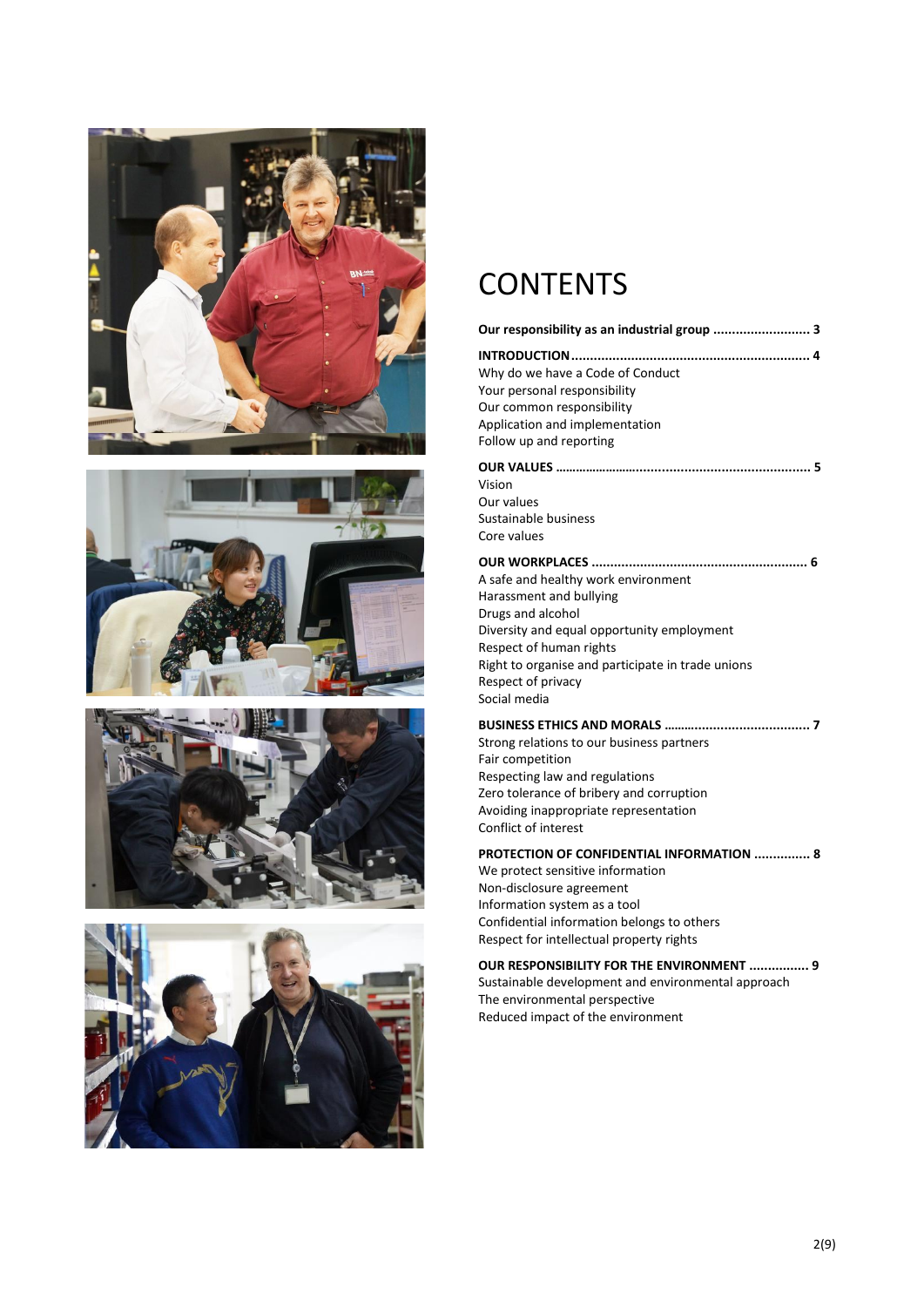

## Our responsibility as an industrial group



Our national and global presence place great demands on us both as business partners and employees - that we take responsibility for ourselves and each other, that we work ethically in all areas of the business and act with high business ethics and moral with care for all employees and show consideration to the environment.

Within our **Code of Conduct**, we have documented our corporate principles as a guideline for how we act and make decisions every day. A documentation that outlines our core values and promises to clarify our responsibilities as an industrial group and help us to maintain our strength, competitive advantages, and reputation in the marketplace.

Our common **Code of Conduct** applies to everyone in the whole industrial group – in all subsidiaries and all our employees around the world.

At the same time, we expect our business partners to respect legislation and regulations wherever we operate. We set the same ethical standard for our suppliers, their subcontractors, and our customers as on ourselves, when we evaluate business partners. We therefore encourage our partners to introduce the equivalent social, environmental, and technical requirements within their own value chain.

Magnus Biesse President and CEO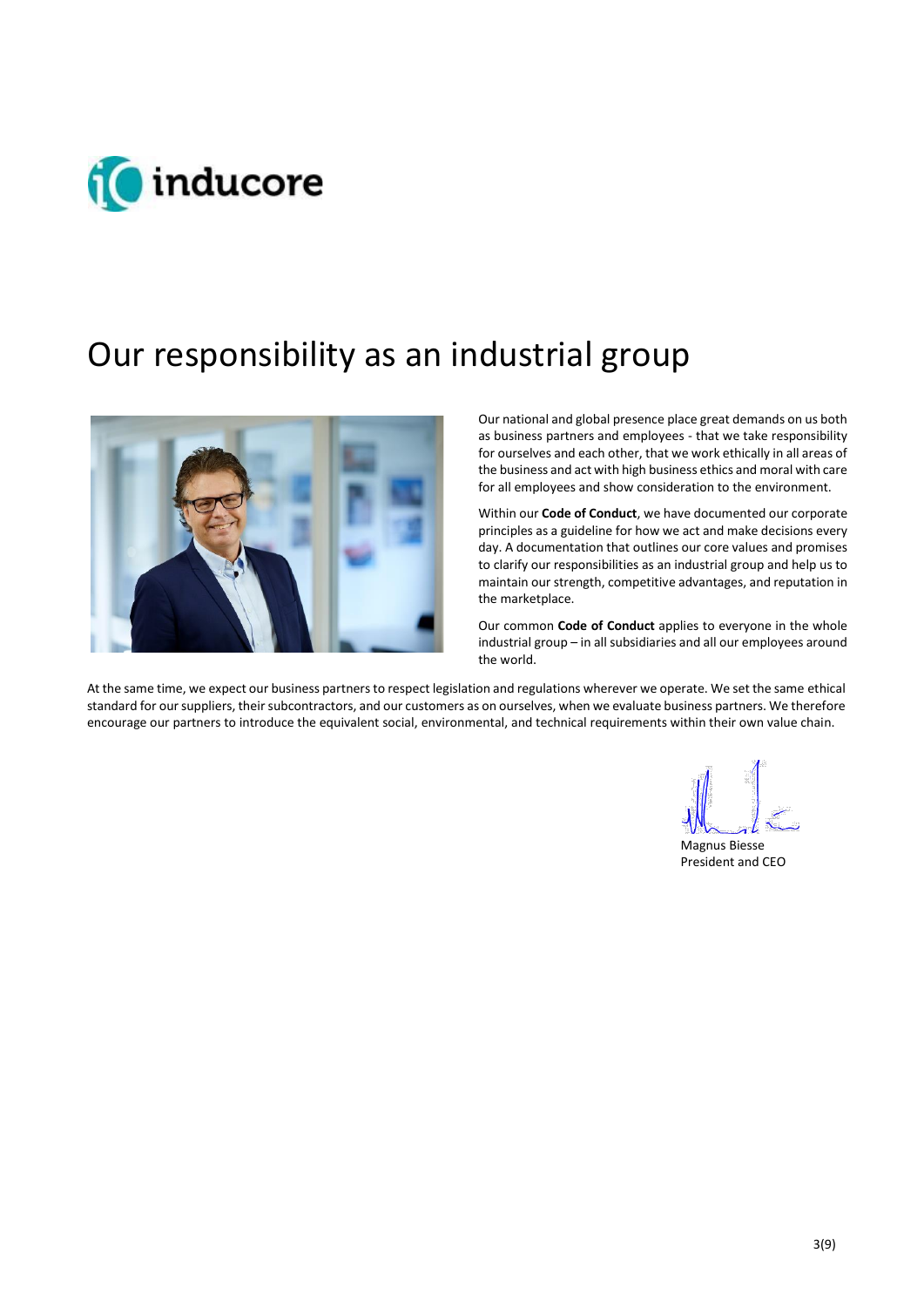## **Introduction**

… we see trust as a prerequisite for success

We as an industrial group and all our subsidiaries support the work of our society to create sustainability and to conduct business in an ethical and correct manner. Our code gives our ethical guidelines in number of different areas and describes the rules that apply to all employees in the group. The code constitutes a framework for overall principles that within our business operations are supplemented by local regulations and policies within specific areas. Everyone who works within the group has an individual responsibility to maintain and establish our reputation as a responsible industrial group.

#### Why do we have a Code of Conduct

We as a group operates in a highly competitive market, primarily in Sweden, but also within other Nordic countries and other parts of the world. As an industrial group we can only achieve long-term success by valuing ethical, ecological, and socially considerations. Our vision and values can only be fulfilled by us as employees by living up to our high ethical standards. With this approach we gain trust in the market and build the foundation of a safe and healthy workplace.

#### Your personal responsibility

Our code of conduct is an overall guide for how we as an industrial group project a long-term ethical company culture. The code does not of itself guarantee an ethical behaviour, and neither does the code cover all the aspects of our business. There are bound to be situations where we as employees will be required to use our own judgement. We have a personal responsibility to follow the code of conduct, where managers are expected to lead by example and ensure that employees know and givesthe opportunity to discuss the practical applications of the code.

#### Our common responsibility

All employees in the group are expected to follow our guidelines and principles. Behaviour that breaches our code of conduct can damage our reputation and lead to legal measures against both the group and our employees. At the same time, it can be a breach of conditions of employment based on confidentiality and loyalty, which in turn can lead to labour low measures.

#### Application and implementation

Our common code of conduct applies everyone within the whole group, within all subsidiaries and to all our employees around the world. The code describes the lowest level, which means that the code must be followed even if it exceeds local legislation.

Our management and other senior leaders within the Group carry the knowledge of the Code and are responsible for ensuring the Code and national laws and regulations are followed. The Code is an important document to be followed-up in annual performance appraisals, where its principles are to be reviewed by managers and their direct employees. All employees are required to provide confirmation in writing that the Code has been read, understood, and stating that they are committed to following the principles of this Code of Conduct.

As employees we are likely to be faced with complex situations where we feel that the code of conduct or the local management system do not give clear answers. In such cases, you as employee should consult and discuss the with your direct supervisor.

#### Follow up and reporting

All our employees should be encouraged to report situations that may conflict with the code of conduct. Each employee is expected to report all cases of fraud, criminal behaviour, or breaches of the code. If there is any uncertainty as to how an event or behaviour is in violation of the Code, employees are advised to speak to and seek advice from their supervising manager.

Stated breaches of the code of conduct could lead to disciplinary measures. If we as employees feel uncertainty whether behaviour conflicts with the code of conduct, we shall consult our immediate supervisor. In many cases early reporting can quickly correct and minimize the damage. Reporting a violation of our Code of Conduct could be addressed anonymously and confidentially in accordance with our whistle blower policy P-EN-199-001.

Reporting a breach means being loyal to our values. To report any violence of the code of conduct shall not in any way give negative consequences to whomever makes the report.

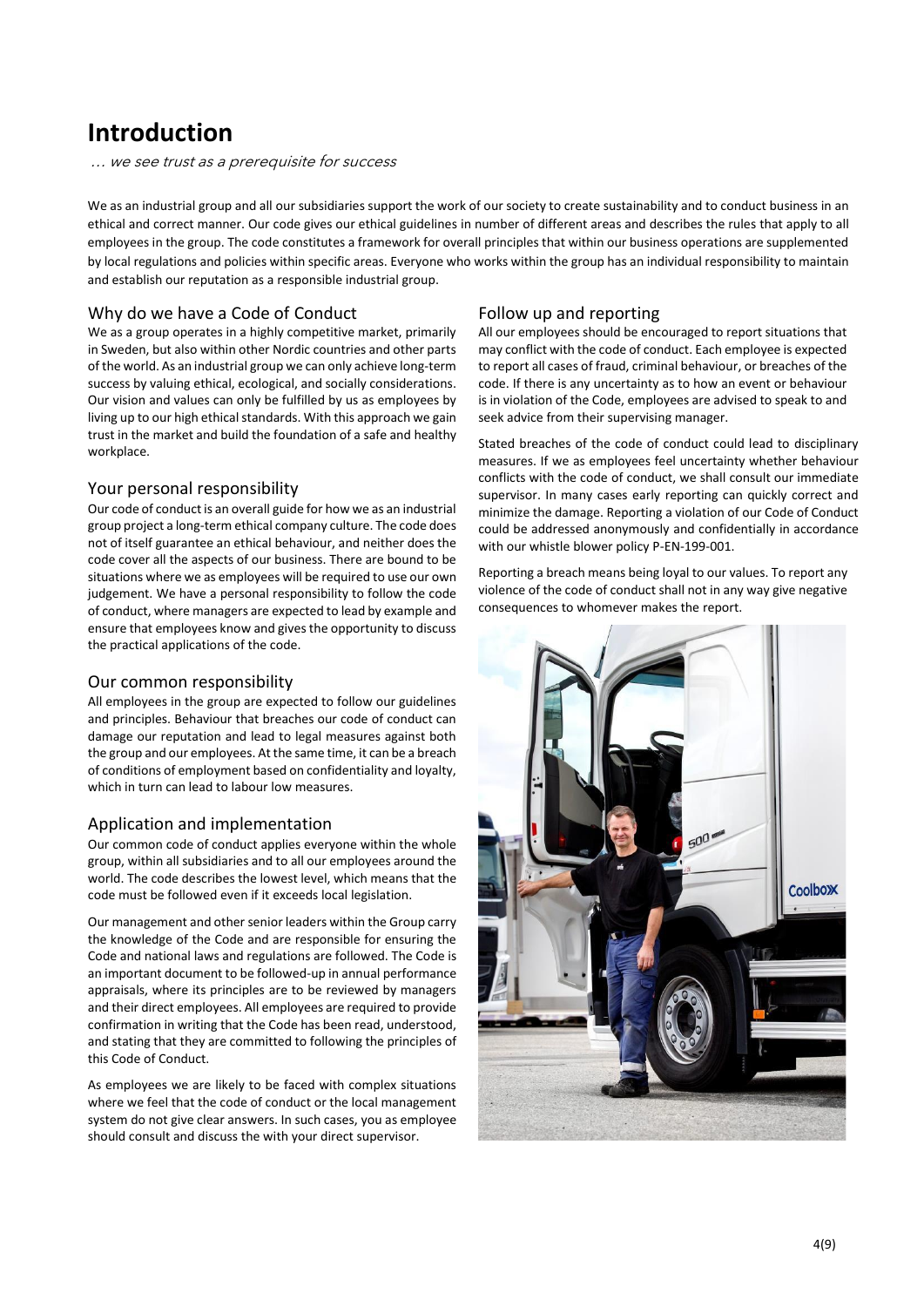## **Our values**

… our core values make the three cornerstones and a foundation of our approach

#### Vision

We strive to be Sweden's leading industrial group in each individual part of the Group operations, through strong business operations to becoming market leaders in strategically selected industrial segments and niche sectors.

#### Our values

Our core values describe our approach – a target to always meet the highest experienced customer value – to exceed our customer's expectations. Our core values describe how we are expected to act within the market regardless of the circumstance or situation. For us, customer satisfaction is about doing what we have promised.

#### Sustainable business

For us as an industrial group, sustainability is about how we conduct our business – it means taking responsibility and creating value in our relationships throughout the value chain. The bigger we become, the more important it becomes to start from an economic, social, and environmental perspective within the daily work. Within the Group, we always strive to do the right things in the right way and at the right time. Our values and leadership principles, together with the code of conduct, give us a clear framework for how we should conduct our business.

#### Core values

| <b>Entrepreneurial spirit</b> | We encourage entrepreneurship and commitments where our employees are involved in identifying new<br>opportunities to improve and develop, an entrepreneurial way of thinking where new ideas and continuous<br>development ensure that our customer always gets the best solution.                                                        |
|-------------------------------|--------------------------------------------------------------------------------------------------------------------------------------------------------------------------------------------------------------------------------------------------------------------------------------------------------------------------------------------|
| <b>Efficiency</b>             | We encourage efficiency and optimal processes where our employees continuously challenge themselves<br>by doing their best and every day asking themselves what we can do better. A pro-active approach to always<br>search the root cause of internal defects or deviations to deliver the highest perceived customer value every<br>day. |
| Long-term mindset             | We encourage long-term thinking where employees, customers and other stakeholders feel confident that<br>we could act in the market for a long time. An approach where we utilize the knowledge and commitment<br>of each employee to stimulate long-term organizational learning that continuously develop and strengthen                 |

our overall competitiveness in the market.

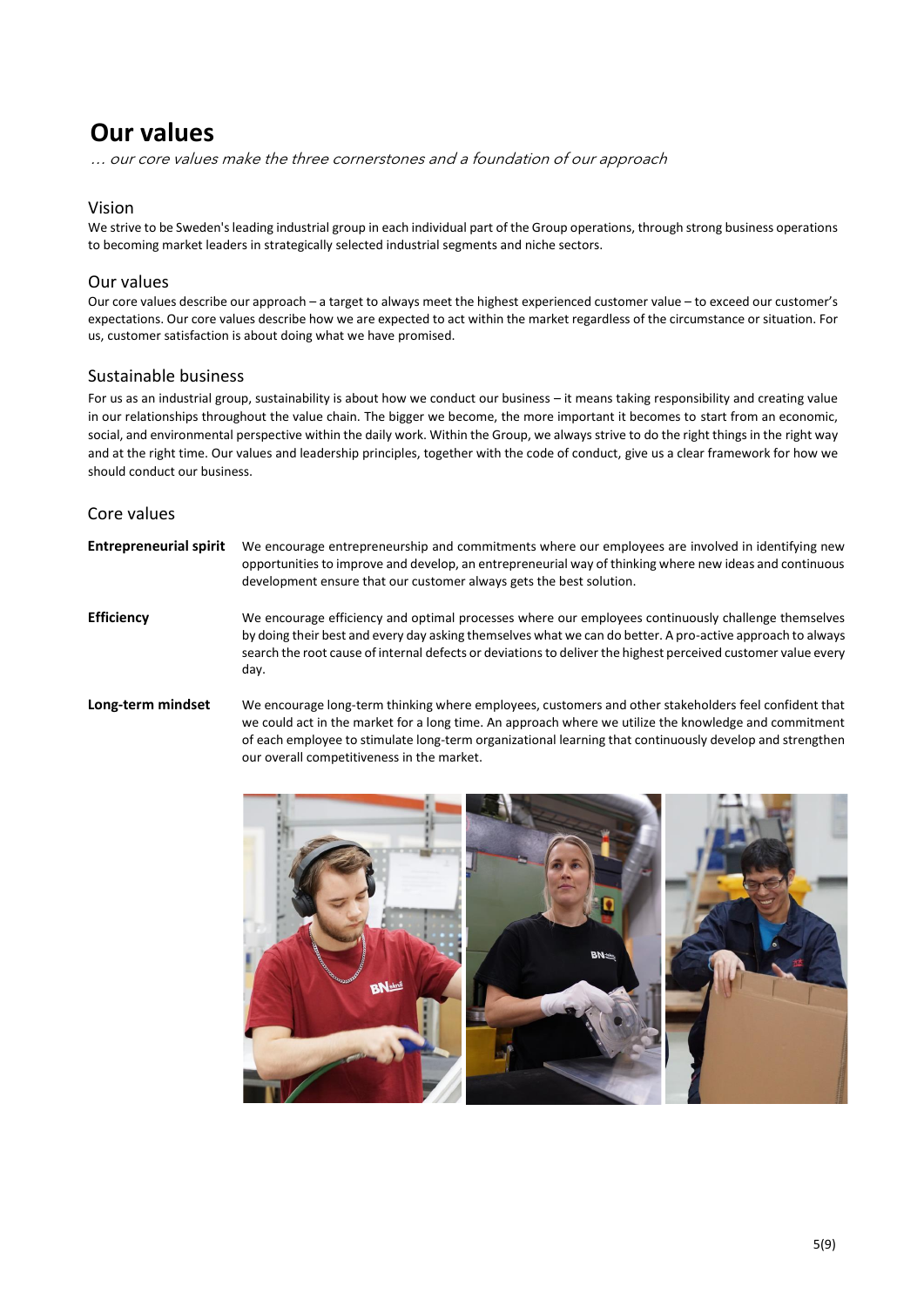## **Our workplaces**

… it is our responsibility to ensure a safe and healthy workplace

Well-being in the workplace is of crucial importance for our employees to be able to perform efficient and qualitative work. Together we must work to promote well-being within all our workplaces so that those who work with us and together with us feel welcome and motivated to take part in our community and social interaction.

#### A safe and healthy work environment

We offer our employees and those that work in our facilities a safe and healthy workplace. We provide a good working environment and minimise workplace related accidents and personal injury. No one should need to risk their safety or health by working for us or with us. We support and help each other to foster a good working environment. Relationships between employees should be based on mutual respect. We strive to give all our employees reasonable influence in areas that affect their work situation.

In addition to our code, regardless of where we operate, we shall follow national environmental legislation and working legislations in accordance with local legislations and collective agreements.



#### Harassment and bullying

All our employees must treat each other with dignity and respect. We do not tolerate any form of sexual harassment or unwelcome behaviours that creates an offensive or frightening environment within the workplace. Managers and supervisors at all levels must be aware of when harassment occur and must take the necessary measures to combat such cases of offensive behaviour.

#### Drugs and alcohol

We promote a safe workplace without the influence of alcohol or drug misuse. We do not allow persons possession of alcohol or drugs on our premises. The consumption of alcohol and drugs is not permitted at any of the Group's facilities. We do not accept any person to work under the influence of alcohol or drugs. Abuse of alcohol or drugs is a violation of the code.

#### Diversity and equal opportunity employment

We offer workplaces that stimulate all employees to be effective and creative – a workplace that is characterised by diversity has a better foundation for creativity and innovation. Therefor we work towards increasing diversity within the Group to remain a longterm successful industrial group.

We provide all our employees with equal opportunities for career, education and training, compensation, working content and work conditions regardless of gender. If case of a gender gap existing, we shall work to minimize the difference. All employees must be given the same treatment regardless of their age, marital status, religion, political opinion, ethnicity, nationality, transgender identity, sexual orientation, or disability.

Decisions concerning employment, promotion, development, and compensation shall always be based on the employee's individual merit, qualifications, and professional competence.

#### Respect for human rights

We do strongly support international conventions and respecting human rights. We do not tolerate any child labour, forced labour or work under threat of violence. We do not accept products from suppliers who use child labour either directly or indirectly through collaborations with other sub-contractors.

We apply the same ethical requirements of ourselves when we are evaluating and assessing suppliers on basic of their capacity to live up to these requirements. We expect all our suppliers to respect our code and do their utmost to achieve corresponding standards.

#### Right to organise and participate in trade unions

We respect trade union activities and the right for all employees to form or join welfare and labour organisations. We support and respect an employee's right to freedom of their association and their right to negotiate collectively.

#### Respect of privacy

We respect peoples' fundamental right to privacy. We collect and process personal information in a safe and legal manner and only relevant for the purpose we are collect the personal data for. We follow the guideline in accordance with the general data protecting regulation (GDPR).

#### Social media

We welcome our employees to take part in social media and other forums. However, there must always be mutual respect towards the company and our colleagues. Any employee who participates in communications related to their profession is a representative of the Group. We fully understand that social media may be used in parallel to traditional media, such as phone or mail, as a tool in the workplace. All communications on social media related to the workplace need to be in line with the Group's values and how the Group interacts via other channels. As employees we must draw a clear distinction on what is private and professional presence on the internet and social media.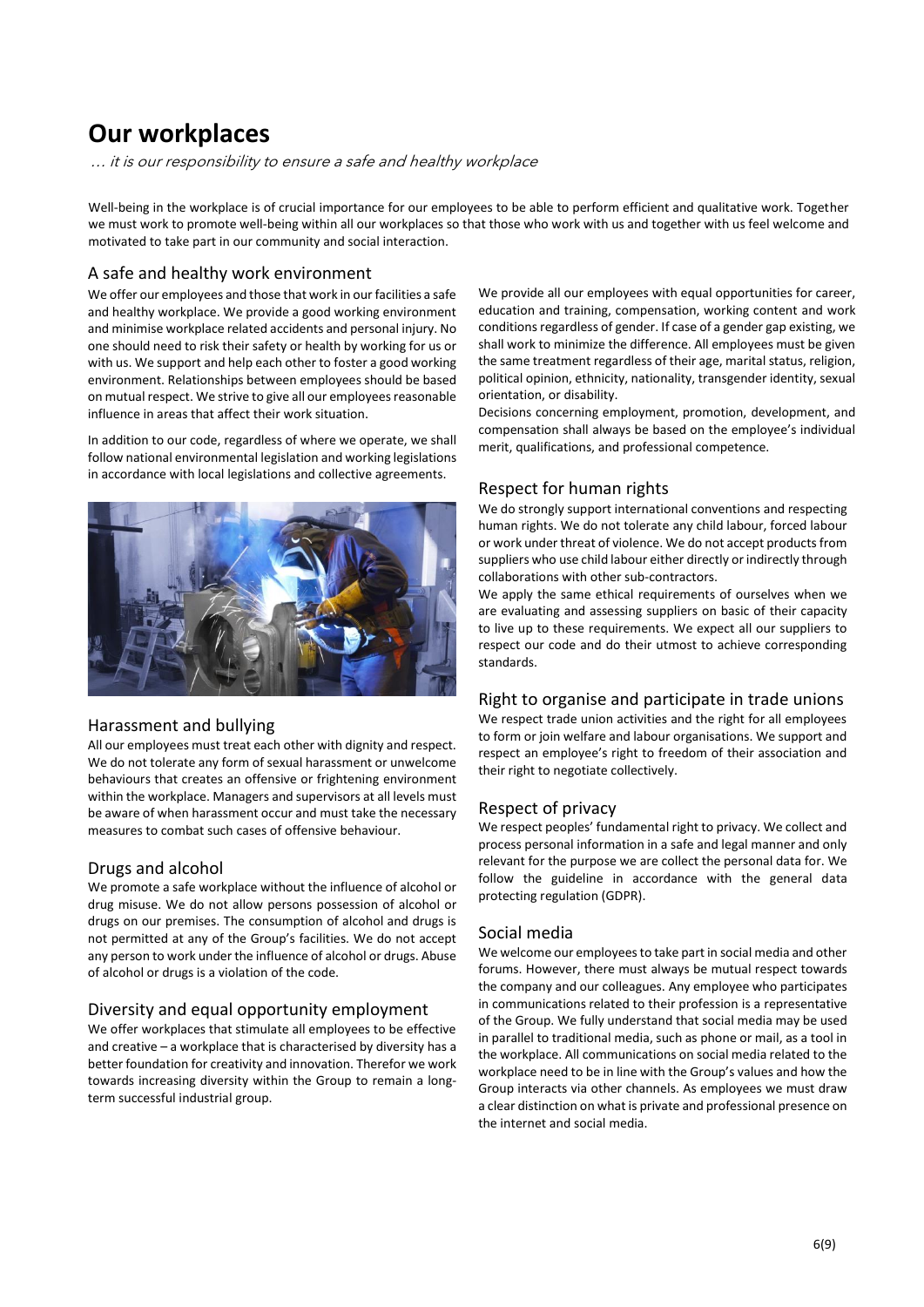## **Business ethics and morals**

… trust is the foundation of our business

We are committed to being a reliable and reputable industrial group that lives up to our promises. We believe in long-term relationships with our partners to generate strong economic performance. The sale of products and services will always be conducted in an honest, fair, and appropriate manner.

#### Strong relations to our business partners

All our activities are conducted in accordance with good business practices. We always work towards adding value to our customers with competitive products and services. We endeavour to mutual respect and honesty between our customers, suppliers, partners, and stakeholders by always providing accurate information within the framework of the conservation of business confidentiality and other confidentiality agreements.

We strive for healthy business relationships, where the purchase of products and services always are based on quality, price, and suitability. These factors also act as the basis for the long-term supplier relationships that we wish to build and maintain. In any case where kinships, friendship or close relationships between an employee and a supplier, the immediate managershould approve such transactions/purchase.

#### Fair competition

We have a tradition of long-term success based on fair business ethics. Our offers are made on what we can do for the customer, not what the competitors can do. We do not spread any negative information about our competitor. Our competitive advantage to be achieved on higher efficiencies and better performance than our competitors.

Our starting point is that business operations are best promoted by free trade and free competition within a market, where all are subject to same conditions. Agreements and other arrangements that restrict competitivenessis prohibited under anti-competition laws. We shall compete on equal terms. It is against our Code to become involved in discussions with competitors regarding price or other business conditions that can affect the market price.

#### Respecting laws and regulations

We follow national laws, rules, and regulations in all the countries in which we operate. We respect each nation's competition rules, environmental legislation, labour laws and any other regulations that affect our business.

#### Zero tolerance of bribery and corruption

We apply zero tolerance regarding corruption, which means that we must not under any circumstances become involved with or tolerate any form of bribery.

We are aware of the risk for compensation being used for undue influence of our partners' business decisions. To prevent this, we have setup internal requirements and processes that comply with 'best practice' in the industry.

#### Avoiding inappropriate representation

Our work should be characterized by the highest level of business acumen and ethics. Reasonable gifts or usual representation will normally not a problem if given under the correct circumstances, such as when we present our products, reinforcing our image or establishing relationships with partners. However, we should know usual gifts and normal representation can be unsuitable in conjunction in future ongoing negotiations. We must never offer gifts or other benefits of a value, or nature under any conditions that could be perceived as an attempt to unduly influence a business decision or gain other undue advantage. We must also take this into consideration when we invite customers to events or other activities. It is our obligation to show full transparency, on all accounts where gifts or other courtesies have been given or accepted, to show that compliance with these standards.

An employee can only accept gifts and other business courtesies within reasonable limits. That means that we can only accept gifts and representation that are offered that is reasonable in relation to the relevant business in the limit for how we ourselves interact to others. All gifts or representations that are of excessive value, unethical or of an abnormal nature should not be accepted under any circumstances. If there is an uncertainty as to whether we can accept a gift or attend an event, employees should always consult their immediate supervisor.



#### Conflicts of interest

As employees we must always differentiate between our personal interest and the company. Decisions regarding the company must not be affected by personal wishes or relationships. As employees we must never use our positions or influence for other purpose than promoting the company's interests. Personal relationships or other considerations must never affect decision making.

In cases where there is co-ownership with customers, suppliers or competitors must this be notified in writing and to be approved by the executive management. The notification will also apply to anyone who would hold other external employment or activities that could lead to conflicts of interest.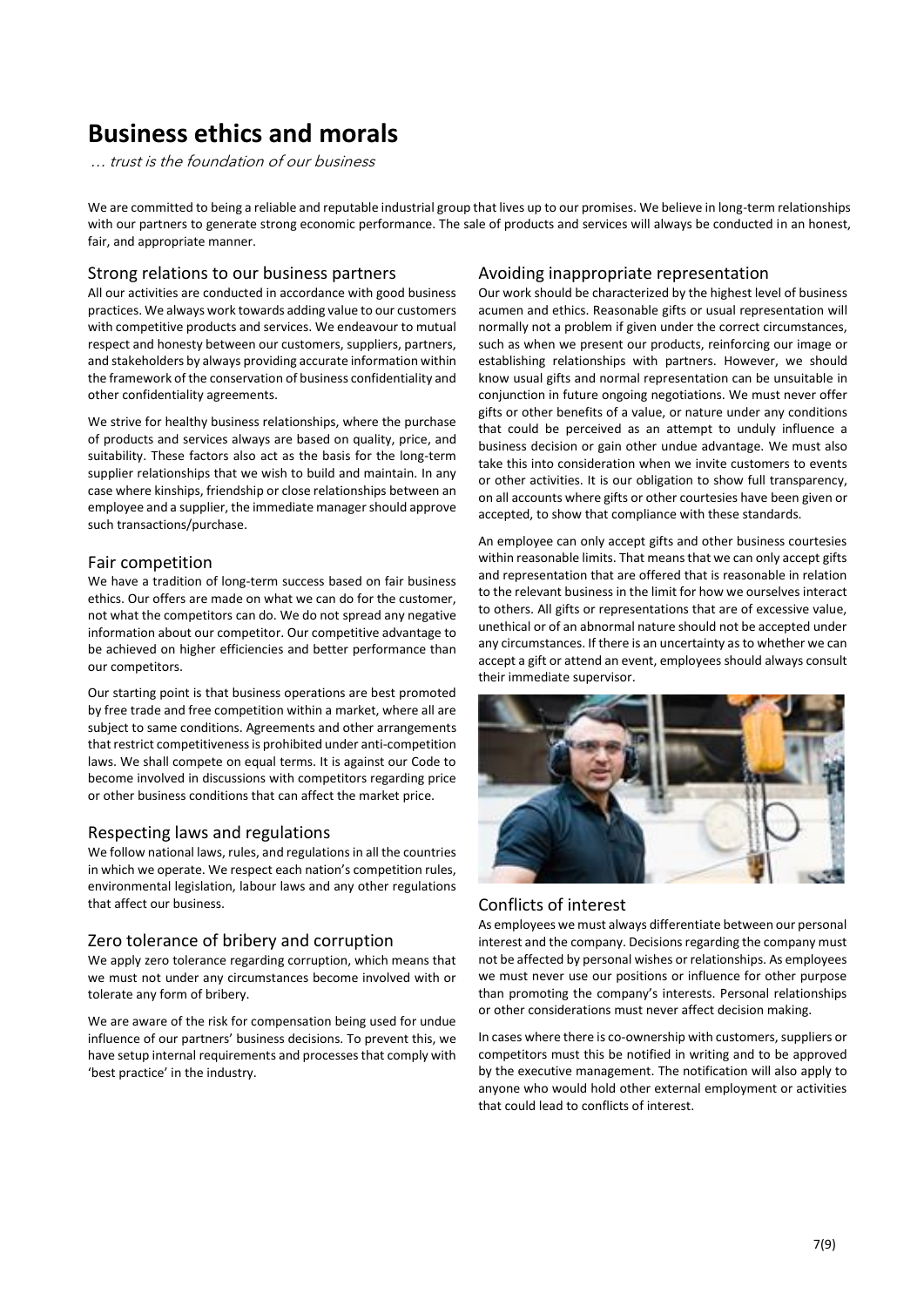## **Protection of confidential information**

… we regard information as an asset

Information regarding us as a group or our business operations shall be considered as internal or confidential information if it has not been published through annual accounts, press releases, product descriptions or similar public documents. We do not distribute any information to people or organisations outside the group unless there are business related reasons.

#### We protect sensitive information

Information from technical, commercial, and market perspective is particularly sensitive and subject to confidentiality. Information is to be assessed by its value to the Group, to ensure it is given the right level of protection. We should be aware that there could be risk of accidental spreading of information, for example when we discuss company business with our colleagues in public places or when speaking about ourselves in social media or other forums.

#### Non-disclosure agreements

If there is need to share any sensitive information in the business relation and such information could be disseminated to any third parties, a confidential agreement (NDA) must be established with the party we share information with. However, we should always exercise caution in sharing information with others.

In connection with the signing of such agreements, it is important to understand the risks and what laws and regulations apply.

#### Information system as a tool

We use our information system at work as a way of rationalising our processes. Our information system must never be utilized for illegal or unethical purposes. Limited private use of the systems is permitted, but only if it concerns to personal aspects that do not affect the work.

#### Confidential information belonging to others

We treat information received from others in the same way that we expect an outside party to use information as provided by us. We must never try to access or receive confidential information that belongs to others without an approval from the owner of the information. Confidential information received accidentally must not be distributed and must be returned to the sender and/or the owner immediately.

It is imperative that we understand the customers rules regarding protection of information of security reason and export. We often need information such as purchasing plans and other information to be able to meet customers' demands. However, we must never attempt to obtain information that would not be made available in a legitimate way or break those conditions that regulates how information should be used by us.

#### Respect for intellectual property rights

We shall never copy, distribute, or modify copyrighted protected software, documentation or material owned by others without a valid license or permission from the copyright holder. Only legal licenses and software may be installed on the group's computers. At the same time, we should be aware that copyright law can cover material that we find available on websites.